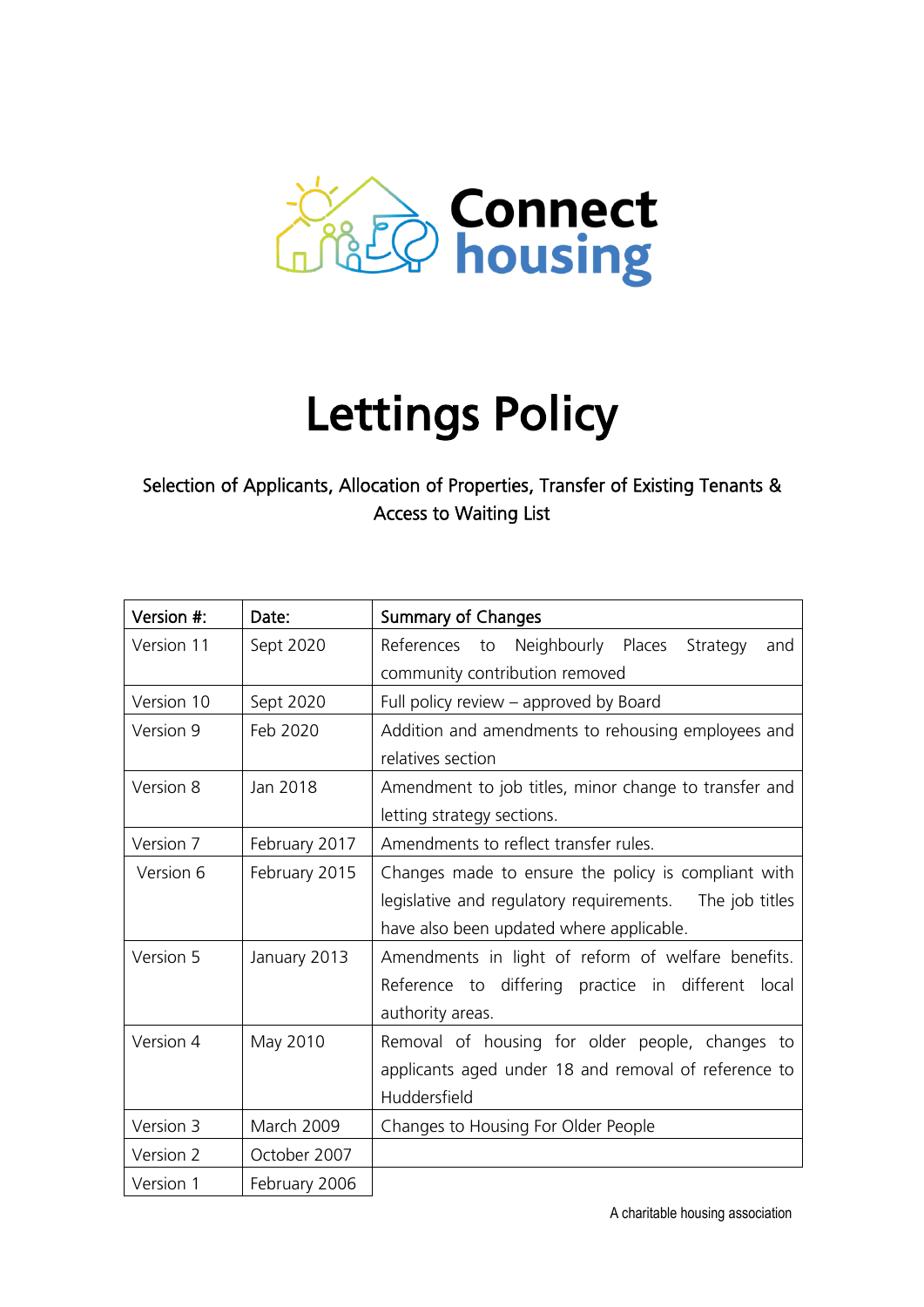# Lettings Policy

Index Page

| <b>Policy Statement</b>              | 2 |
|--------------------------------------|---|
| <b>Tenancy Allocation</b>            | 2 |
| Mutual Exchange                      | 3 |
| How we Measure Housing Need          | 3 |
| Asset Management - best use of stock | 4 |
| Communication                        | 4 |
| The Association's Lettings Approach  | 4 |
| Local lettings Policies              | 5 |
| Grounds for Refusing an Application  | 5 |
| Rehousing of Staff, Contractors,     |   |
| <b>Board Members and Relatives</b>   | 6 |
| <b>Applicants Under 18 Years Old</b> |   |
| <b>Appeals</b>                       |   |
| Service Standards                    | 8 |
| <b>Corporate Responsibilities</b>    | 8 |
| <b>Document Review</b>               | 8 |
|                                      |   |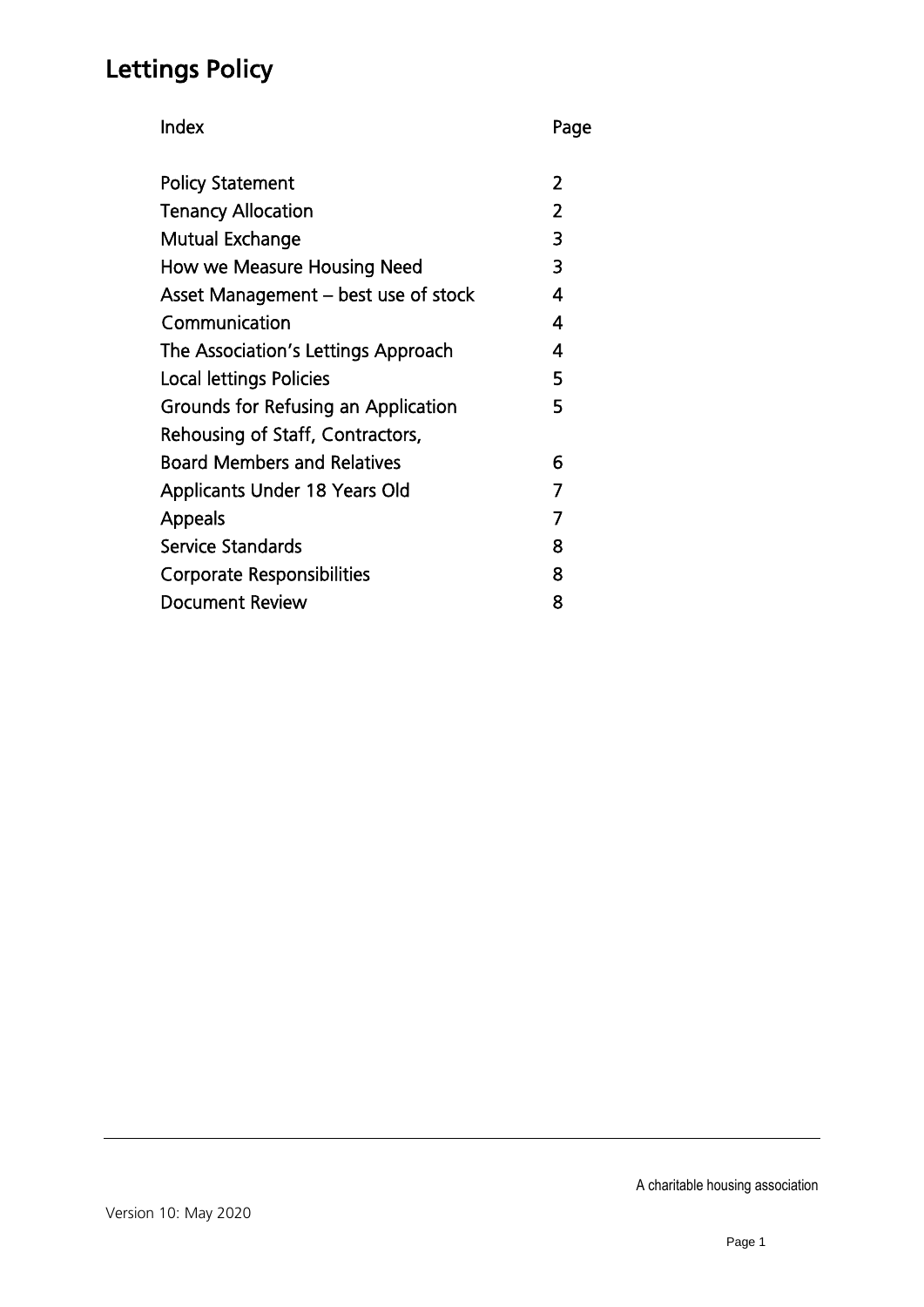# 1 Policy Statement

This policy establishes the approach that Connect Housing will take towards the allocation of our general needs and housing for older people homes. The Association's approach to allocations ensures lettings are sustainable and that they continue to meet Connect's strategic objectives and overarching vision and purpose. As such this policy provides general guidance and transparency for the processes involved.

We work closely with our local authority partners to support them in their duties and we network regularly with other housing organisations to share good practice.

### 2 Tenancy Allocation

The allocation of void properties will be undertaken in three ways:

- I. Through local authority Choice Based Lettings (CBL) systems or nominations<sup>1</sup>;
- II. Direct Advertising;
- III. Direct Lettings.

### Choice Based Lettings

The Association recognises it has a duty to assist the local authorities we work with to discharge their housing functions, particularly to the homeless. Where we own stock there are nomination agreements in place with the relevant local authority and a proportion of lettings we make are nominated by that local authority using their CBL systems. Applicants will be approached and assessed for void properties in the priority order as determined by the priority or 'banding' applied by the relevant CBL authority.

### Direct Advertising<sup>2</sup>

After fulfilling our nomination obligations we will allocate a percentage of our remaining voids using direct marketing through a variety of media. Applications for properties advertised using these methods will be assessed proportionately on housing need.

### Direct Lettings<sup>3</sup>

l

Under certain circumstances we may not advertise a property, the reasons for this include but are not limited to:

• Management Lettings<sup>4</sup>; an authorised letting by management where the applicant may be fleeing from a violent situation such as serious anti social behaviour (ASB),

<sup>&</sup>lt;sup>1</sup> Nominations – a letting made from a Local Authority Register to an applicant who is in 'housing need'.

 $^2$  Direct Advertising – where void properties are advertised for rent but not through a CBL scheme.

 $^3$  Direct Letting – when a property is allocated directly to an applicant without advertising.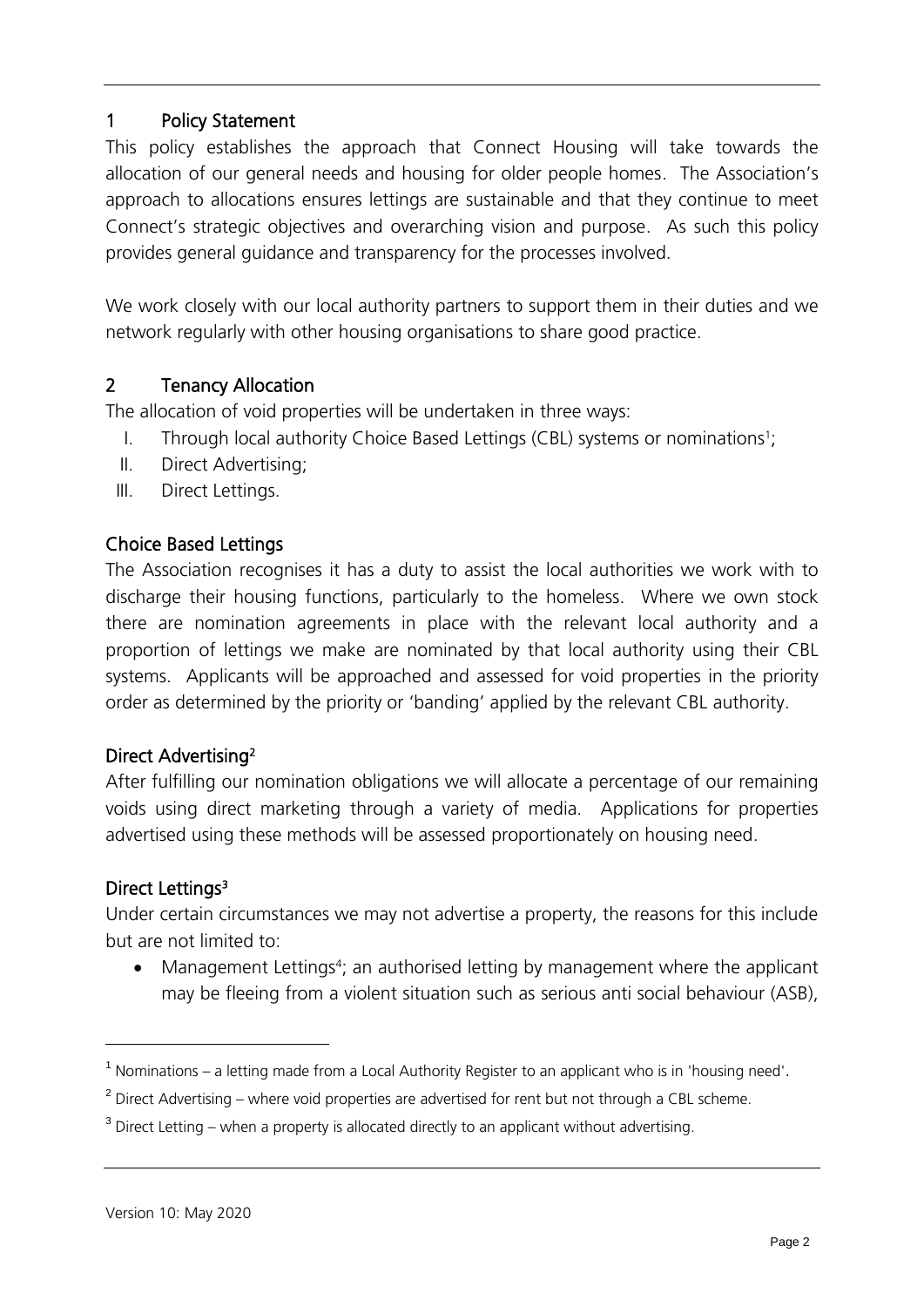domestic abuse, placed under witness protection or any similar situation which places them under extreme risk. We may also need to directly let to existing tenants whose current home is subject to major repairs or disposal – we call these lettings decanting.

• Internal Transfers; under certain circumstances, and subject to approval from the Lettings and Leasehold Service Manager or more senior manager, we may transfer existing Connect Housing tenants to a property if their current home does not meet their current housing need.

### 3 Mutual Exchange<sup>5</sup>

We will provide all of our tenants with free access to an internet based mutual exchange systems, currently [https://www.houseexchange.org.uk.](https://www.houseexchange.org.uk/) Our Mutual Exchange Policy is available at [www.connecthousing.org.uk.](http://www.connecthousing.org.uk/)

#### 4 How we Measure Housing Need

The Association uses an allocation system which measures relative need. Priority will be awarded for the following criteria:

- Property size and suitability;
- Affordability;
- Health and mobility considerations;
- Other housing requirements e.g. fleeing violence.

Priority will be awarded to each individual application based on the circumstances outlined on the application form together with any supporting documentation and all information will be checked. We will interview applicants, prior to making offers of rehousing, to ensure that the information on which our decisions are based is accurate and current. We will seek to verify all relevant details provided by an applicant and this will include previous tenancy checks, proof of identity, right to rent, access to benefits and any other checks necessary. We seek to take up references from previous landlords and other bodies prior to offering a tenancy but recognise that not all applicants can provide references so we will not always make offers dependant upon a suitable reference, although it remains our preferred option.

<sup>4</sup> Management Letting – similar to Direct Letting when a property is allocated directly to an applicant without advertising.

<sup>&</sup>lt;sup>5</sup> Mutual Exchange; a way for two or more social housing residents to move property and location by swapping homes with another social housing resident.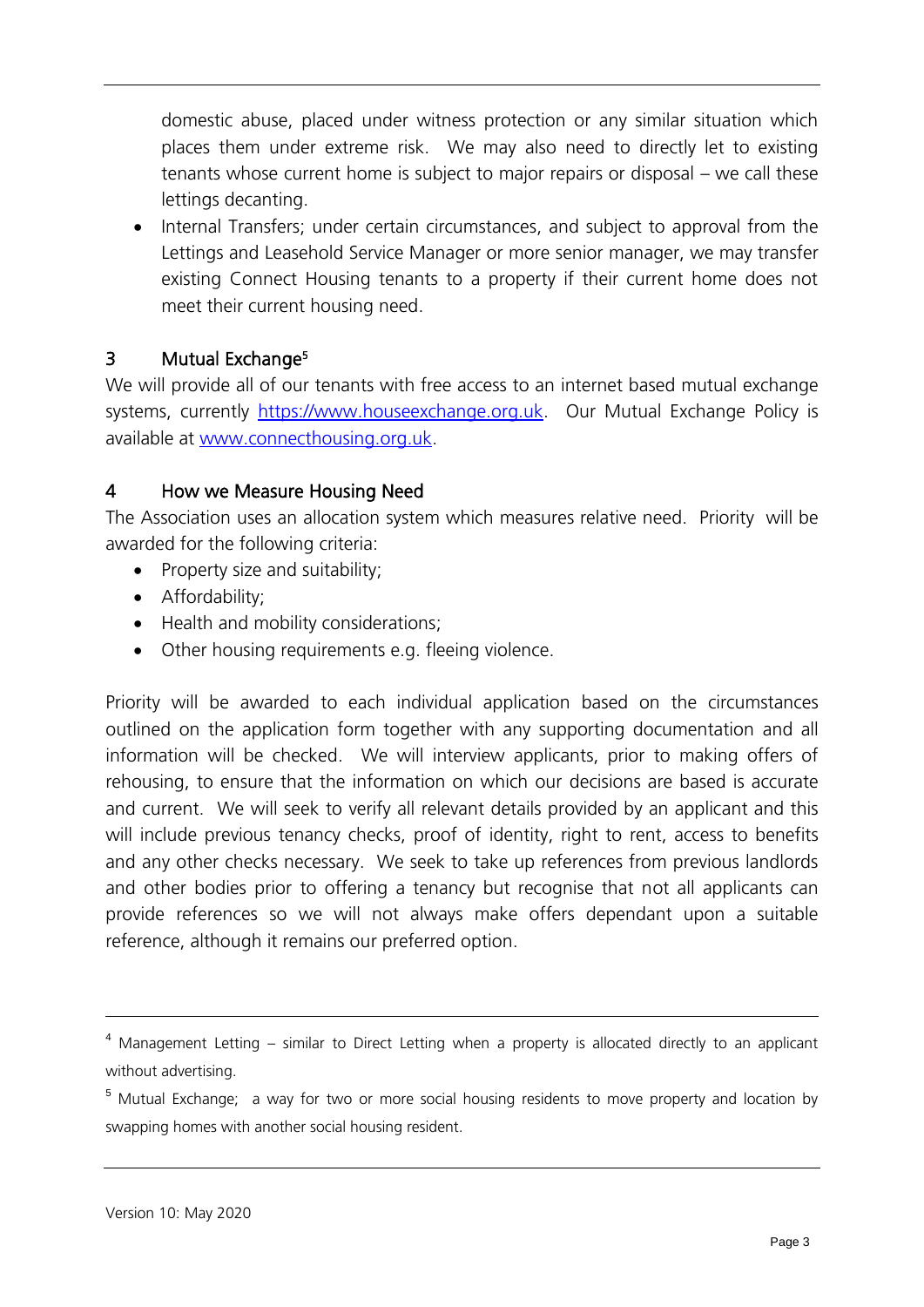Allocation decisions will normally be based on the level of priority for each shortlisted applicant. However, in the interests of meeting the needs of applicants and in creating and maintaining sustainable communities, allocations may be made out of priority order. These decisions will be recorded in the shortlisting documentation with the reasons provided. In cases of identical housing need we may take into account the length of time we have been in receipt of an application.

### 5 Asset Management

The organisation will periodically examine whether it is getting the best use of the current stock and will implement actions if we are not. For example we may change the age profile in a local lettings policy in order to stimulate demand.

# 6 Communication

During all stages of the application process customers will be contacted by both email and telephone where those contact details are available. In all cases where we have contacted potential applicants we will expect a response by 10 am the next available working day. A secondary phone call and/or email will be made before the 10 am deadline to eliminate any potential errors made when dialling or inputting email addresses. Where we do not receive any communication within this timescale we will assume the applicant does not wish to proceed with their application. It is the applicant's responsibility to ensure that their contact details are kept up to date.

# 7 The Association's Lettings Approach

In order to achieve sustainable communities, we will:

- Use local lettings initiatives see below;
- Offer properties to lower priority applicants where it is deemed appropriate;
- Advertise the availability of properties including the use of commercial property websites;
- Selectively use choice-based lettings schemes where these exist;
- Consider, and where appropriate prioritise direct lettings or internal transfer requests<sup>6</sup> at the Association's discretion;
- Adopt marketing strategies to attract applicants who are under-represented within the communities in which we work;
- Take into consideration the affordability of each allocation for the applicant;

<sup>&</sup>lt;sup>6</sup> Transfers – where an existing Connect tenant moves to another Connect housing property.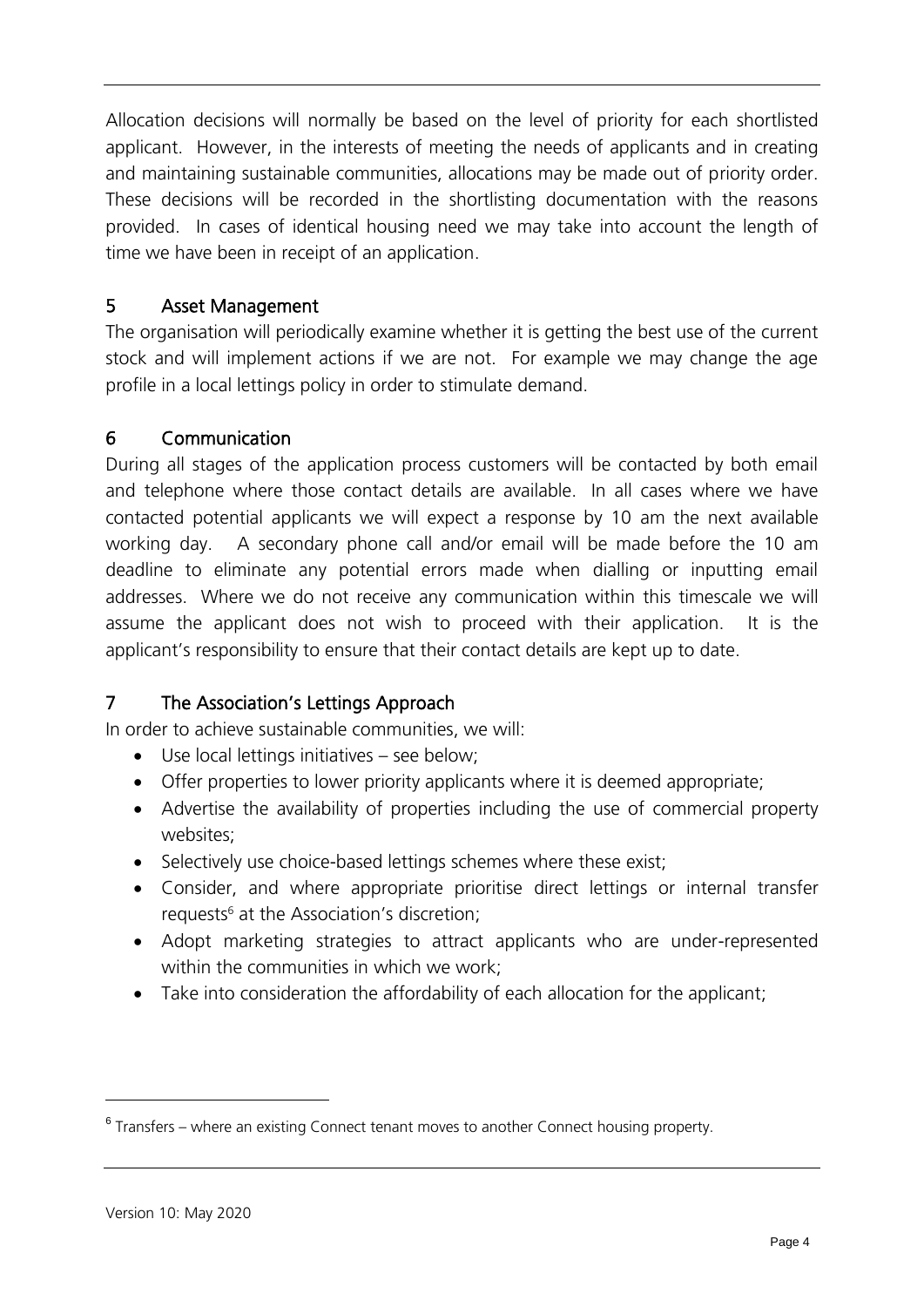- Allocate in line with any current strategies to alleviate homelessness and actively engage in the National Housing Federation's Commitment to Refer and work with Local Authorities to alleviate homelessness;
- When required we will use our void properties in an agile way, for example to react to localised or national emergencies.

# 8 Local lettings Policies<sup>7</sup>

For some dwellings we may place certain criteria for eligible applicants. This may relate to either an internal policy or a funding requirement stipulated in the Section 106 Agreement. Examples of these may be:

- Seeking a higher percentage of working families on lower incomes and to encourage sustainability within communities;
- Allocations to applicants with direct links to the relevant local area;
- Ensure an understanding and commitment to use the energy efficient features installed in specific properties before allocation;
- Balance density through restricting the number of lets to households with large number of occupants;
- Specify age, disability or support needs for properties designed to meet specific needs or age groups.

An objective criteria will be used and we will ensure we are compliant with our Equality, Diversity and Inclusion Strategy in making these decisions.

# 9 Grounds for Refusing an Application

We will obtain information about applicants from other agencies. If an applicant fails to disclose information that has been requested on the application form or provides us with information which we later find to be deliberately false or misleading we will cease the process and cancel the application.

To enable us to create sustainable and viable communities we may refuse to rehouse an applicant if we believe that their previous conduct has not been in line with our values and ethics or their financial status does not meet our criteria. This may include but is not limited to;

- Applicants or any named householder who have been responsible for anti-social behaviour or known to have caused nuisance or harassed neighbours;
- Where we have evidence of deliberate or wilful damage to previous properties;

 $<sup>7</sup>$  Local Lettings Policy – used to enhance the sustainability of defined communities by giving preference for</sup> offers of accommodation to particular customer groups.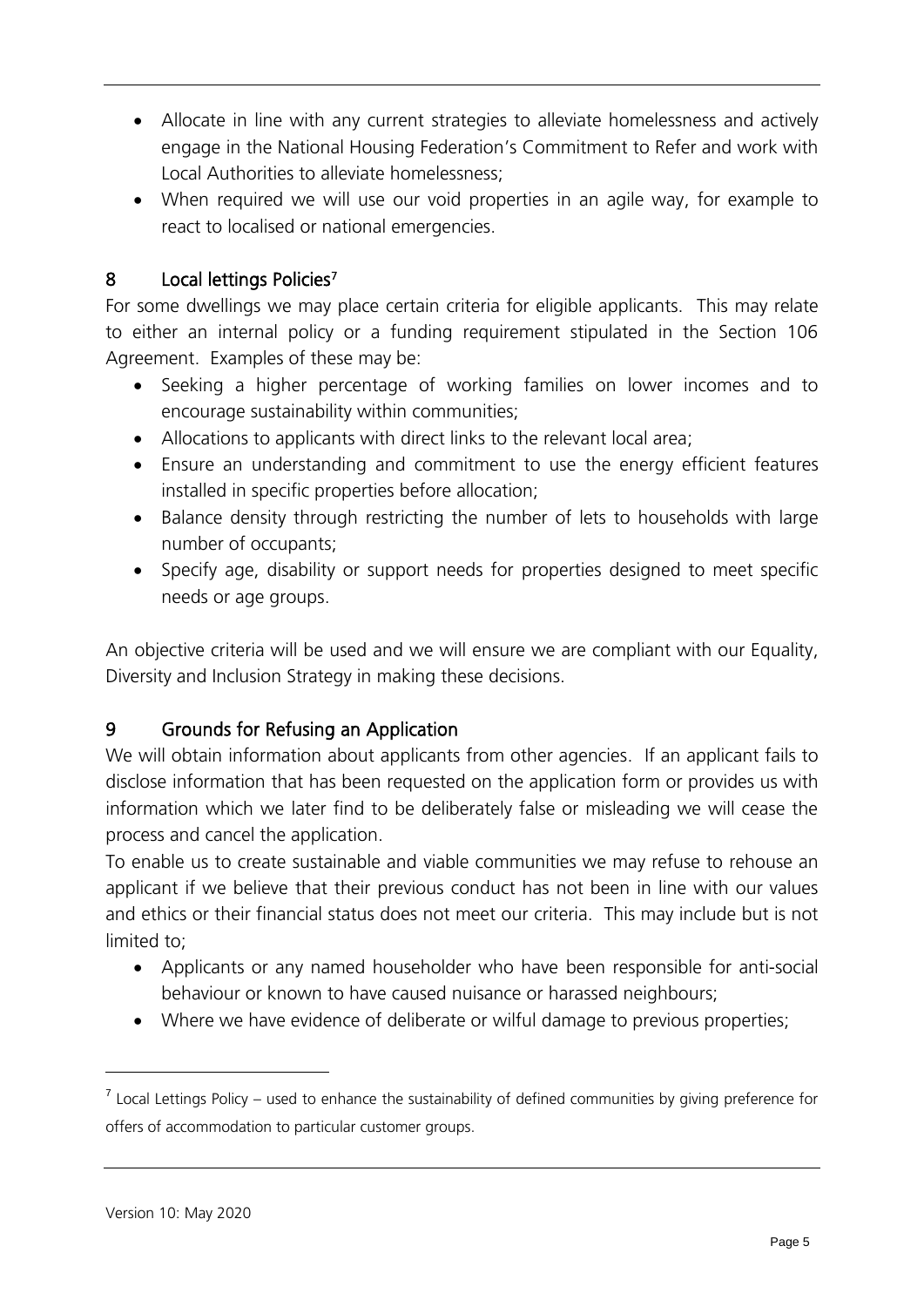- Previous rent arrears where the amount is more than two weeks' rent and where a suitable re-payment plan has not been adhered to for a minimum of three months;
- Criminal convictions will be assessed against the property being applied for, as a result the applicant may be refused particular properties where we do not feel the tenancy would be sustainable;
- Applicants who do not meet the Right to Rent criteria<sup>8</sup>;
- Applicants who have support needs that would render their tenancy unsustainable and for whom the Association and other statutory and voluntary agencies are unable to provide an appropriate level of support to address those needs;
- Those applicants who do not have sufficient income or recourse to public funds to pay the rent and sustain a tenancy;
- Those whose capital and savings which would enable them to purchase a suitable property on the open market as defined by local market values at that time;
- Those under the age of 16 years;
- Where it would not be in the interests of Connect, acting reasonably, to provide consent to a tenancy commencing.

A full Suspension Procedure for guidance is available at [www.connecthousing.org.uk.](http://www.connecthousing.org.uk/)

# 10 Rehousing of Staff, Contractors, Board Members and Relatives

When considering applications for rehousing from staff, contractors, Board Members and relatives, Connect Housing will comply with it's Probity Policy<sup>9</sup>.

The provision of housing in these circumstances specifies that:

- The employee has no involvement in or influence over the process by which we allocate the tenancy in question;
- The applicant fully meets the criteria for allocating housing.

The employee or relative requesting housing must complete an electronic Declaration of Interests pro-forma which is passed to the Business Assurance Team. A Director will review the request and if it is acceptable it is then passed to the Chief Executive Officer for formal approval.

<sup>&</sup>lt;sup>8</sup> Right to Rent is the name given to a UK Government policy contained in the Immigration Act 2016 whereby landlords in England have to check the immigration status of tenants they rent properties to, and deny lodgings to those who cannot prove they are permitted to live in a rented home.

<sup>9</sup> Probity – a system to ensure aspects of our business are legally and morally accountable.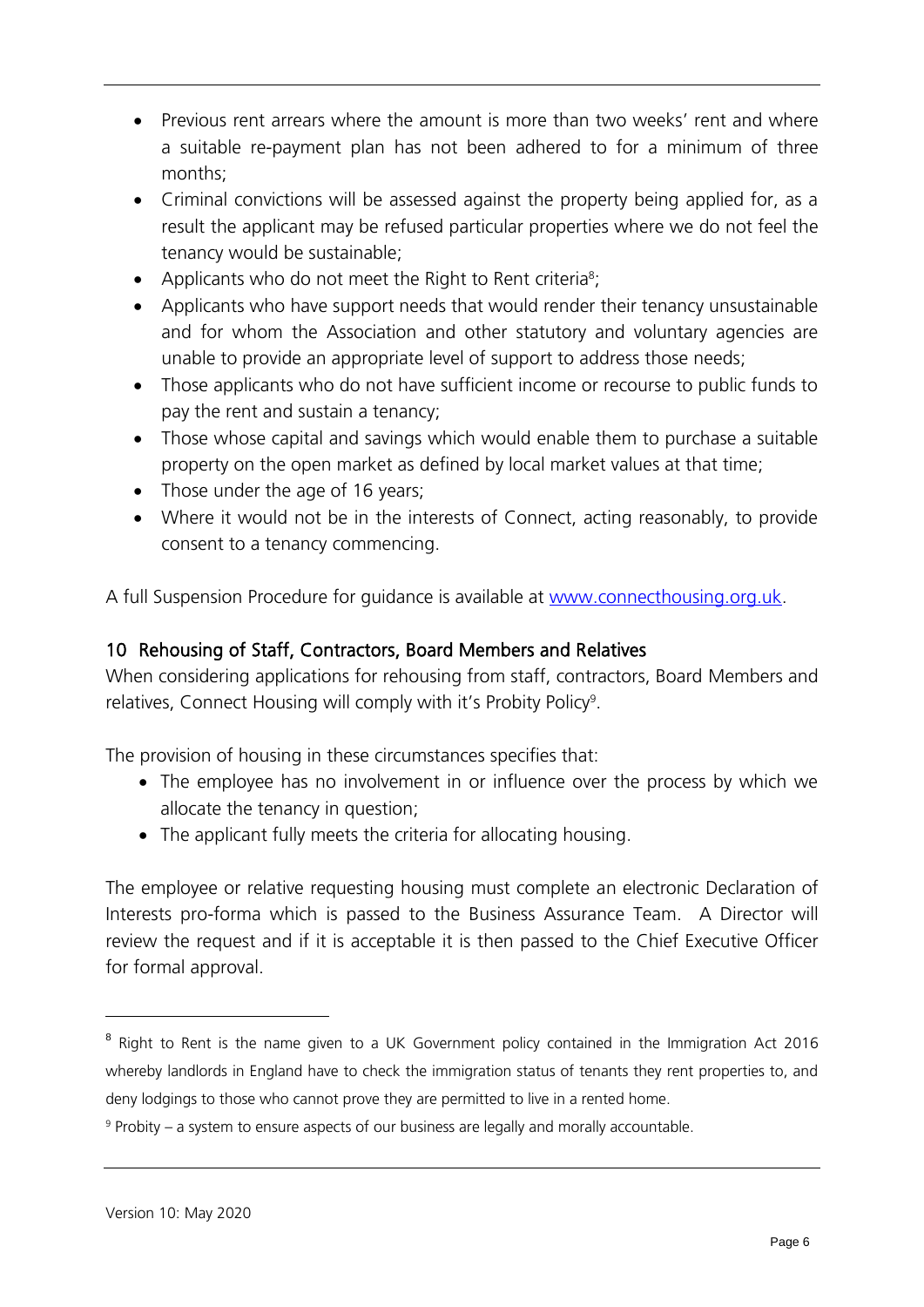Once approved the Association will treat the application exactly the same as those of all other applicants. In addition to the tenancy commencement forms being signed and checked by the Leasehold and Lettings Service Manager, any forms must also be countersigned by the Senior Manager Neighbourhoods or a member of the Management Group before processing.

It is expected that applicants will have declared any interests and have the suitable approval prior to making any applications for a property. In the event this has not been completed, Connect reserves the right to bypass such applications, where the property in question is available and ready to let.

On re-housing, any conflicts on the patch by way of a relationship with the Community Housing Officer or other staff designated to operate in the vicinity of the tenancy, will also be considered and further declarations made or changes to the patch as appropriate.

# 11 Applicants Under 18 Years Old

No-one under 16 years old can legally be offered a tenancy. Applicants between 16 and 18 should be regarded as vulnerable and their support needs should be taken into account in the interests of creating a sustainable tenancy.

Any young person aged 16 or 17 will only be offered an equitable tenancy<sup>10</sup> in circumstances where they have an agency working with them such as Social Services or another support provider. The agency or close associate must be willing and able to act as a trustee and guarantor acting always in the best interests of the young person until they reach the age of 18 and are able to hold the legal estate of the property in their own name.

### 12 Appeals

Any customer wishing to appeal against a decision made with regard to their application should do so in writing to the Senior Manager Neighbourhoods within 21 days of receiving the decision that gives rise to their appeal.

In their appeal they should state specifically why they feel their application has not been dealt with fairly or correctly. The appeals process is not a means to express disappointment with an unsuccessful application for a home.

 $10$  Equitable Tenancy – a tenancy agreement offered to a minor under the age of 18. Anyone on such a tenancy must also have a person who can act as 'Trustee' for their tenancy